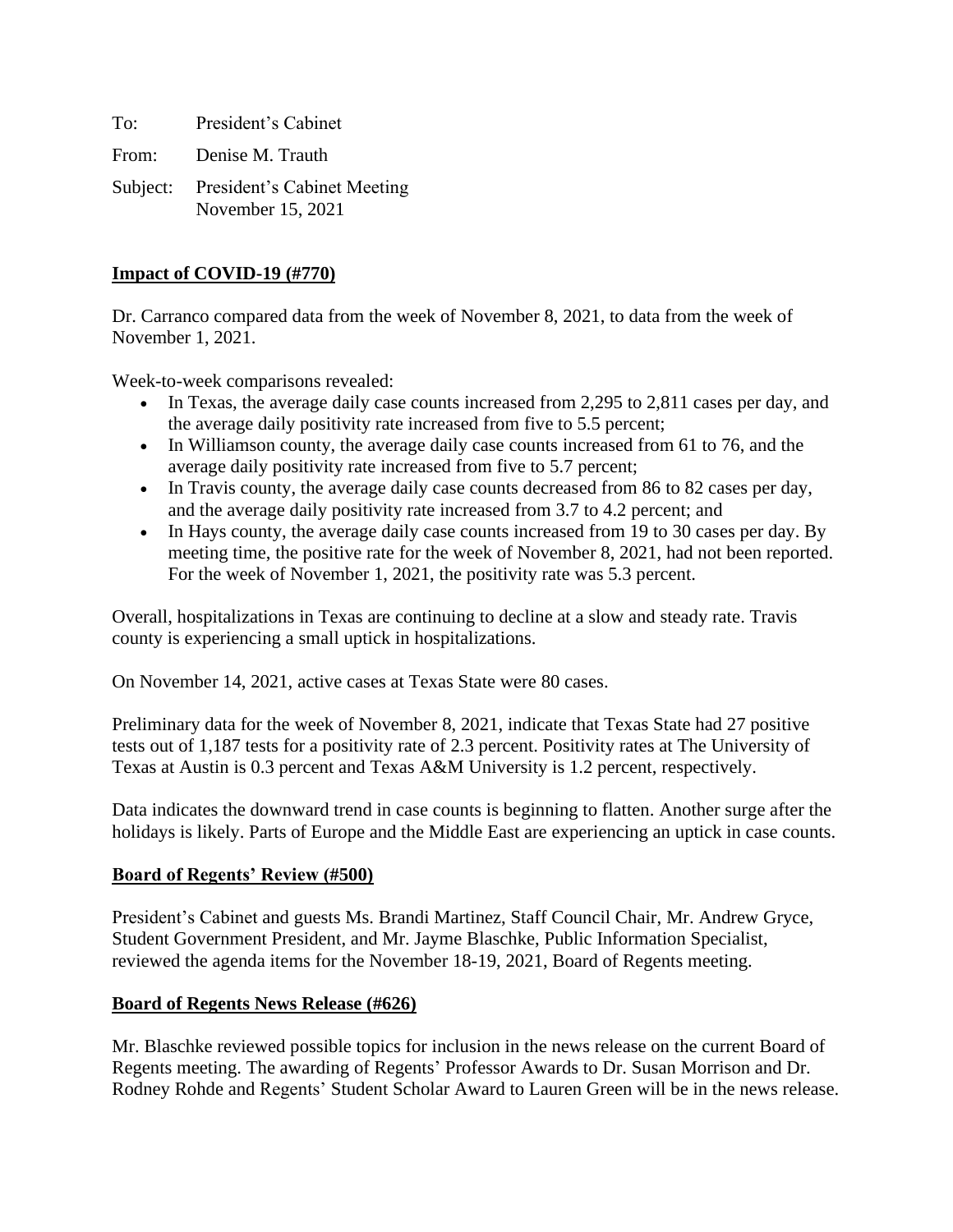Dr. Silva discussed takeaways from the Seal of *Excelencia* feedback session that President Trauth, Dr. Lloyd, Dr. Victoria Black, Associate Dean, University College Student Services, Dr. Sylvia Gonzales, Grant Director, University College, Dr. Toni Moreno, Assistant Director, Retention Management and Planning, and Dr. Silva participated in on November 8, 2021. In general, the application needs to show intentionality and impact in serving Latino students. The application should include clear descriptions of intentional strategies, and data needs to connect with specific strategies.

The feedback will be shared with the HSI Community Council members, who have been charged with leading efforts in submitting the next application. The next application cycle starts in March 2022 and is due in June 2022. President Trauth stated that successful application for the Seal of *Excelencia* is very important for Texas State.

# **President's Update (#556)**

President Trauth discussed the recent elevation of the position of Associate Vice President for Institutional Inclusive Excellence/Chief Diversity Officer to Vice President for Institutional Inclusive Excellence and the creation of a new Division of Institutional Inclusive Excellence. These changes better situate the position for success and lay the groundwork for continual creation of a university climate where all are supported and belong.

President Trauth announced that the President's Cabinet Retreat will be held on January 12-13, 2022, and its primary purpose is to discuss content that should be included in briefing documents for the next university president.

President Trauth expressed her appreciation for the Festival Panel Discussions held at The Wittliff Collections on November 14, 2021.

President Trauth discussed the Board of Regents' Rules and Regulations change that eliminate Local Committees. Moving forward, the summary of Board Materials previously prepared for the Local Committees will now be folded into the President's Briefing.

### **Significant Issues (#01)**

Provost Bourgeois shared that in conversations he has had with academic units, he has received feedback to make diversity, equity, inclusion, and access its own goal in the next strategic plan.

Mr. Algoe announced that:

- Mr. Matthew Carmicheal will be the next Director and Chief of the University Police Department beginning January 10, 2022.
- There are two finalists for the Associate Vice President for Facilities position.